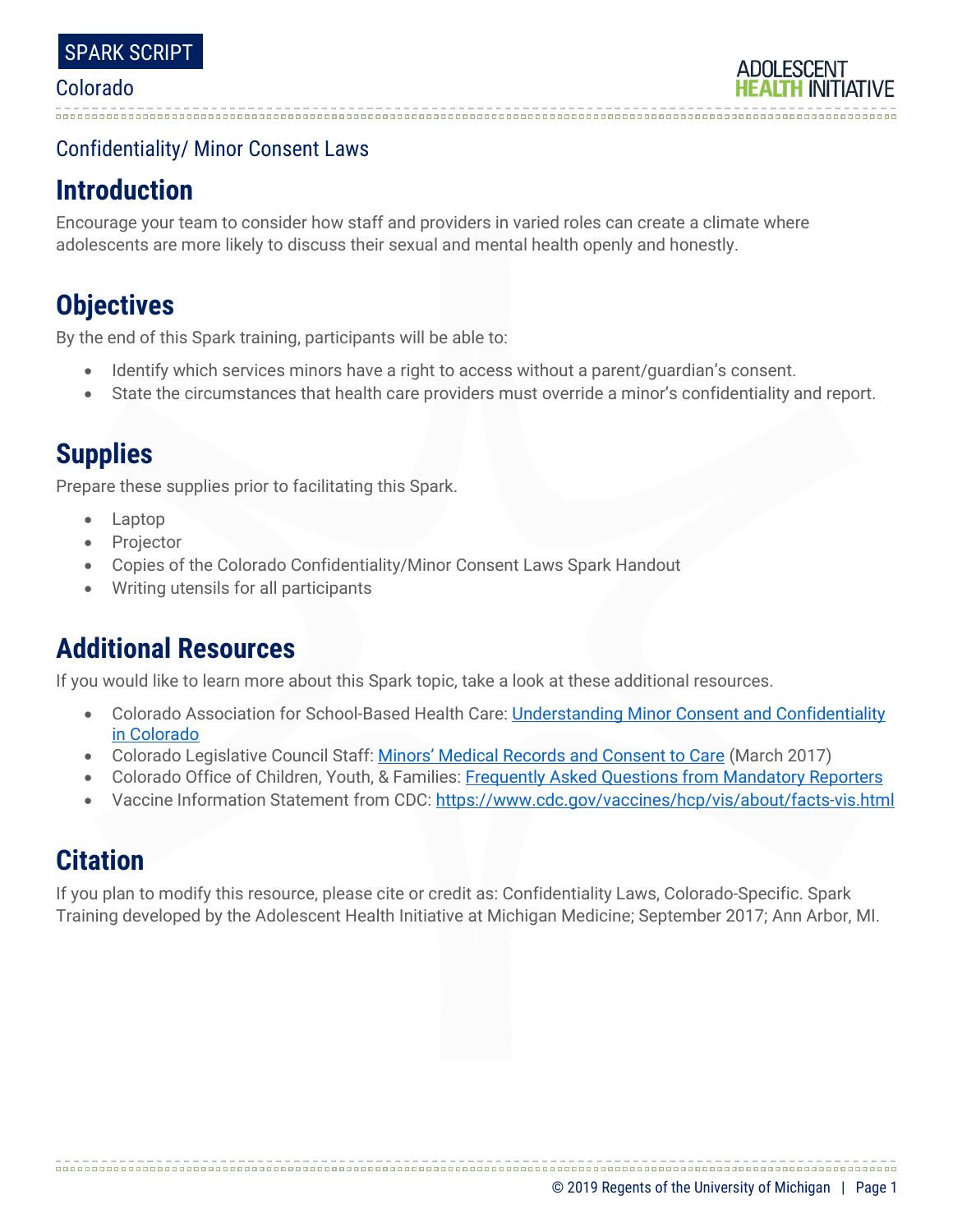



# **Intro/Hook** (3 minutes)

### $\Box$  1 – TITLE SLIDE

Today we are going to do a 15-minute mini-training, also called a Spark. As youth-serving professionals, it is important that we understand adolescent confidentiality and minor consent. This training is intended to be an overview of the most relevant laws on confidential services for teens.

Each person here will have times where we need to know and comply with consent and confidentiality laws, though it's different for our various roles. For each law and scenario we discuss, try to think about how it applies to your role. To get us started, let's review a case scenario.

### 2 – CASE SCENARIO: SHAY, 15 Y/O GIRL

This is Shay, who is 15. She is here today because of a sore throat. During her visit the clinician found out that she is concerned about having an STI. Shay says she is worried her mother will kick her out of the house if she knows Shay is sexually active. How does the right to confidentiality help or hurt Shay?

Give participants a moment to respond to the question on the slide. You may choose to have discussion here or just have people think about it.

Usually, not all of this patient information is available to everyone who comes into contact with her. When we know more details about a patient, does it affect how we feel about the patient's right to confidentiality? Even though we know the law says we need to provide certain confidential services to teens without a parent's permission, it can be challenging when we think parents should be involved. What can go wrong if we accidentally break confidentiality?

Have a couple of people respond briefly. Main point: If we don't follow the laws, it can have a negative impact on teens.

Many teens choose to include their parent or quardian in decisions about their health. For some teens, however, having the option of certain confidential services makes it more likely that they will seek care when they need it. For instance, Shay would probably be more likely to get tested for STIs and possibly get a method of contraception if she's assured her mother's permission is not required.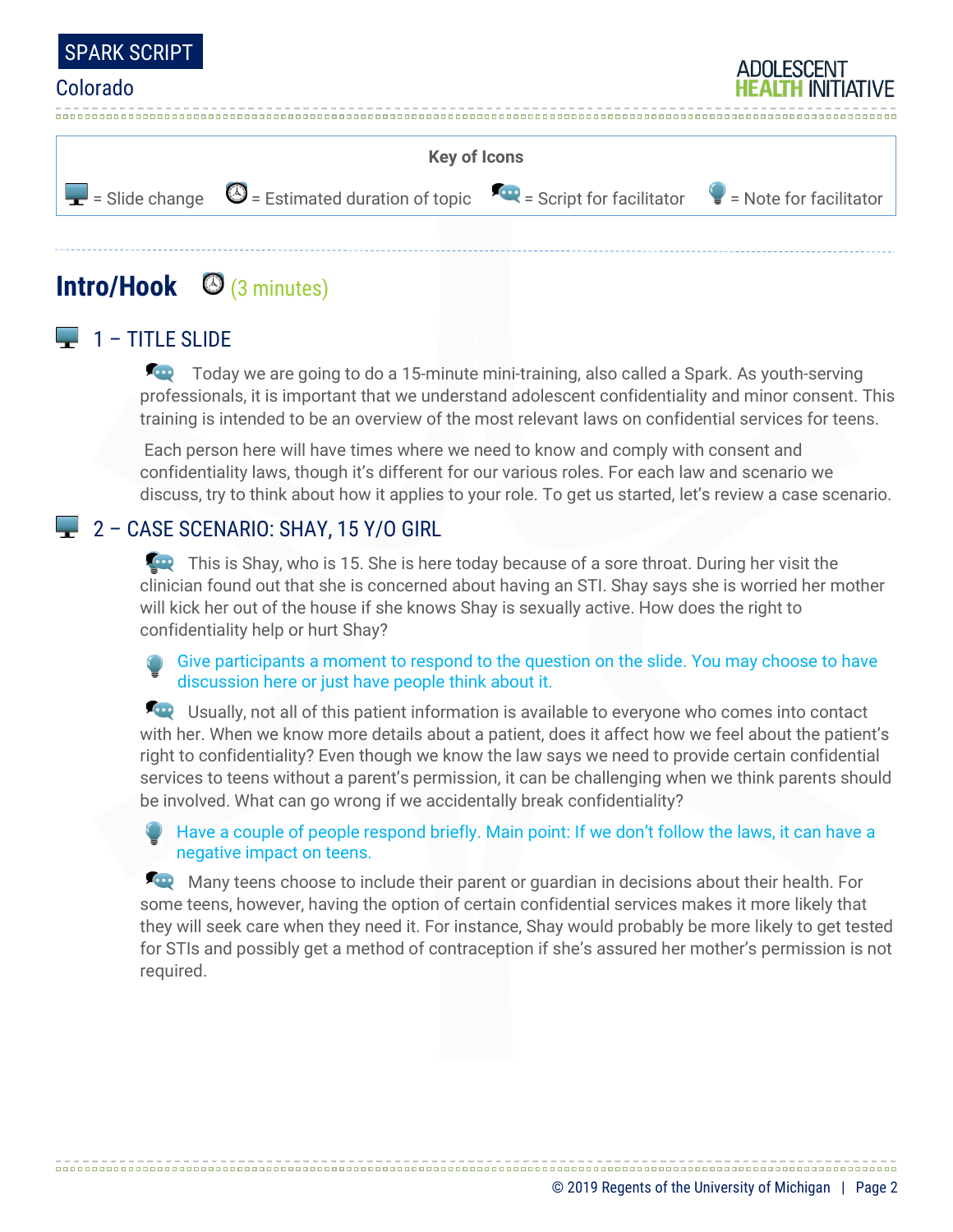

# **Key Concepts** (11 minutes)

### $\Box$  3 – IMPORTANT DEFINITIONS

Before we review the laws, it's important to recognize the difference between consent and confidentiality.

- **Consent** is permission to act. In general, a parent or legal guardian must give their permission or "consent" – before their minor child can receive a medical service. However, there are important exceptions where a minor can consent to their own care, without a parent's permission. We will discuss these exceptions today.
- **Confidentiality** refers to how health care providers and staff keep certain information private.
- **Consent does not equal confidentiality**.
	- $\circ$  Even if a minor is allowed to consent to a service without a parent's permission, it does not necessarily mean that the provider is required to keep it confidential.
	- $\circ$  So, laws can protect a minor's right to access a specific service, like contraception, but often, it's up to health care providers and staff to protect a minor's confidentiality.

### 4 – CO LAW: PARENTAL CONSENT EXCEPTIONS

As this slide says, a parent or legal guardian must provide consent on behalf of a minor (under age 18) before health care services are provided, with several important exceptions.

The exceptions are based on either:

- Status (for example, legal independence from parents/guardians), or
- The type of service requested (such as certain sexual health services).

Pass out the "Colorado Minor Consent & Confidentiality Laws" handout.

### $\blacktriangleright$  5 – CO LAW: MINOR CONSENT BASED ON STATUS

Here's a handout that explains Colorado's minor consent and confidentiality laws. As we see in the top section, Colorado law allows certain minors to consent to services based on their **status**. This includes:

- A minor may consent to health care services without a parent/guardian's permission if they are**:**
	- o 15 years of age or older and
	- o living apart from their parents and
	- o managing their own financial affairs.
- They can also consent to any services if they're **legally married**.
- A minor who is sentenced to the **youthful offender system** may consent to their own care.
- You'll notice that a **pregnant** minor may consent to prenatal, delivery, and post-delivery care.
- A minor who **is the survivor of a sexual offense** may consent to exams and treatment relating to the offense. However, when a minor has been assaulted, the provider must first attempt to notify a parent or guardian. If the attempt is not successful, the provider can still provide care.
- Are there any questions about the **status** of minors who can consent to services without a parent or guardian's permission?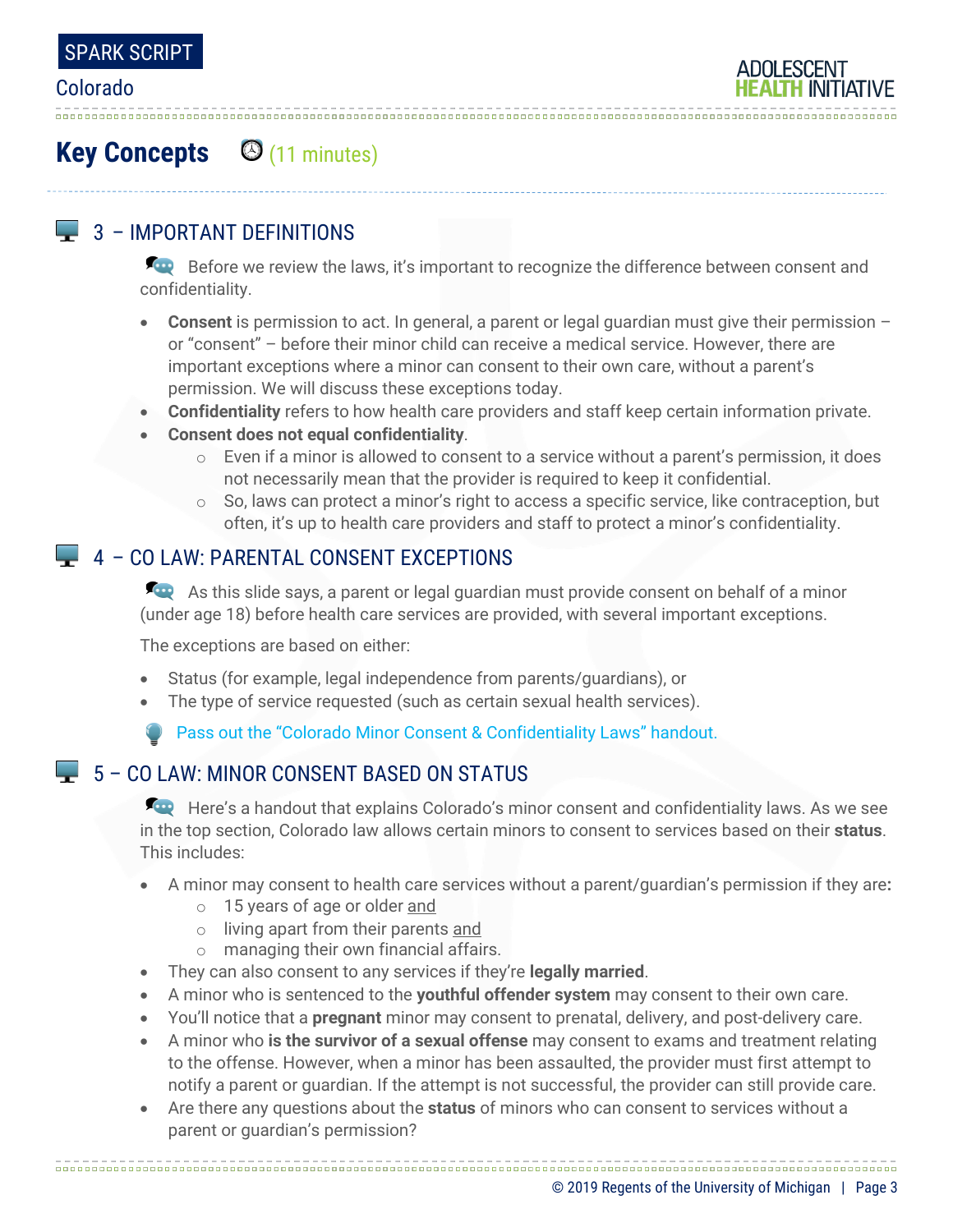## 6– CO LAW: MINOR CONSENT BASED ON SERVICE

- Note: statements are animated to appear one after each click, with the answer showing after the last click. Read each statement aloud before advancing to the next one.
- Now let's look at the **services** any minors can receive without parental or guardian consent.

#### Advance slide

1. Pregnancy testing and prenatal care, like we just discussed.

#### Advance slide

2. Birth control information and supplies. There is a growing body of research that shows that sexually active young people are more likely to use birth control if they are assured that they don't need to involve a parent.

#### Advance slide

- 3. Testing, treatment, and prevention of sexually transmitted infections (STIs), including HIV. However, note that the provider must encourage the patient to involve a parent or guardian. Encouraging a minor to involve a parent or guardian in their health care is often a best practice, but in the case of STIs, this encouragement is actually required by Colorado law.
	- a. Minors are permitted to receive PrEP (HIV prevention), but the provider may have to disclose to a parent or guardian if the minor is under age 13.

#### Advance slide

4. Substance use disorder treatment, including for alcohol or drug abuse. Note that this excludes opioid replacement therapy.

#### Advance slide

- 5. A minor may consent to an abortion without a parent's consent, but the parent, guardian, or a relative must be notified at least 48 hours in advance.
	- a. This is governed by Colorado's Parental Notification Act.
	- b. The Act includes very specific requirements about who must be notified, the form of the notice, who may deliver it, when the 48 hours begins, etc.
	- c. The law includes exceptions to the notice requirement, such as in the case of an emergency.
	- d. The bottom line is that if you're facing a situation where a minor is seeking an abortion without parental consent, you should review the law and consider whether you need to consult legal counsel.

#### Advance slide

- 6. Patients age 12 and up can access **outpatient mental health services** without parental/guardian consent.
- 7. Finally, patients age 15 and up can access **inpatient mental health services** without parental/guardian consent.

It's important to keep in mind that if a minor needs a medication for a mental health condition, they would still need their parental/guardian consent.

Are there any questions?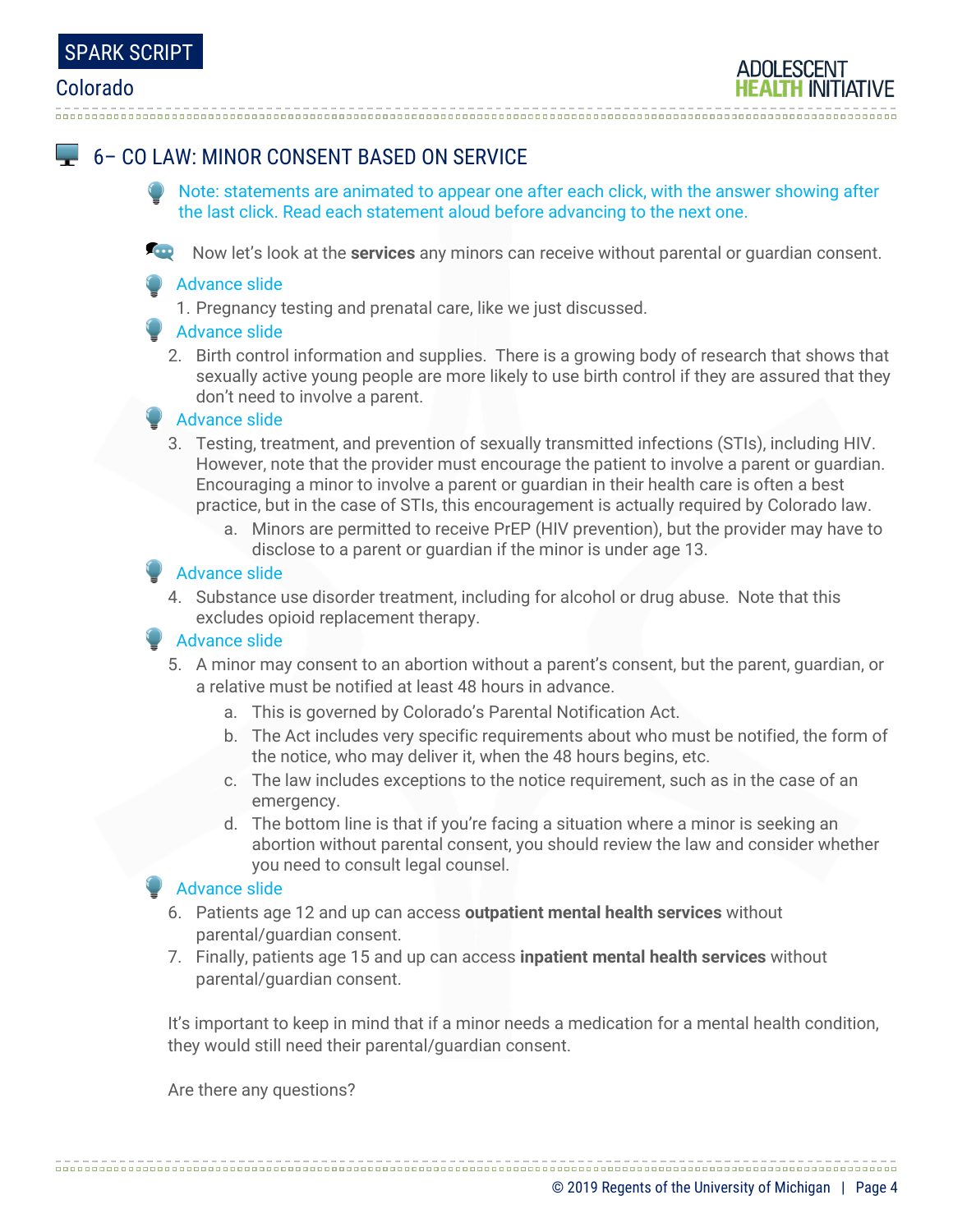**The Co** 

**Contract** 

### 7 – HPV VACCINATIONS & MENTAL HEALTH MEDS

Can a minor in the state of Colorado give consent for the HPV vaccine? Colorado is silent on HPV, unlike California, that interprets getting an HPV vaccination as a protected reproductive health service.

So the answer in Colorado is no. A minor cannot consent for the HPV vaccine. To get any vaccine, a parent or legal guardian must sign that they received a vaccine information statement (VIS).

On your handout, you'll see this toward the bottom. Note that mental health medications also require a parent or guardian's consent.

### $\Box$  8 – REPORTING

Acce Now we're going to review when a minor's confidentiality must be overridden. Health care providers must override the minor's confidentiality and report…

- o If the minor poses a danger to themselves or others; also
- o A behavioral health service provider must contact a parent/guardian if the information is essential to making an informed medical decision for the minor.

### 9 – INFORMING THE PARENT

There are a few circumstances where a provider is **permitted** (but not required) to notify a parent. In each of these situations, the provider should use discretion in deciding whether telling a parent is in the best interests of the minor.

- 1. If a minor 13 or younger receives "consultation, examination, or treatment for sexually transmitted infections," the provider may involve the parent or legal guardian.
	- a. Remember, the provider must encourage the minor to involve a parent or legal guardian even if the provider determines not to involve them.
- 2. A mental health service provider may advise a minor's parent or legal guardian of mental health services provided or needed.
- 3. Treatment for substance use disorder

Again, this part of the law allows a provider to tell a parent about these specific confidential services if it's in the best interest of the young person.

### $\Box$  10 – CASE SCENARIO: SHAY, 15 Y/O GIRL

Let's go back to our 15-year-old patient, Shay, and answer these questions together as I read through them.

- Can Shay receive STI testing without a parent's permission? [*Answer: Yes, but the provider must encourage her to involve a parent or guardian.*]
- Can she receive STI treatment? [*Answer: Yes, but again, the provider must encourage her to involve a parent or guardian.*]
- Can she receive preventive care, such as an HPV vaccine? What about condoms or other contraception? [*Answer: She can't get an HPV vaccine without her mother's consent, but she can get condoms or other contraception without her mother's consent.]*

© 2019 Regents of the University of Michigan | Page 5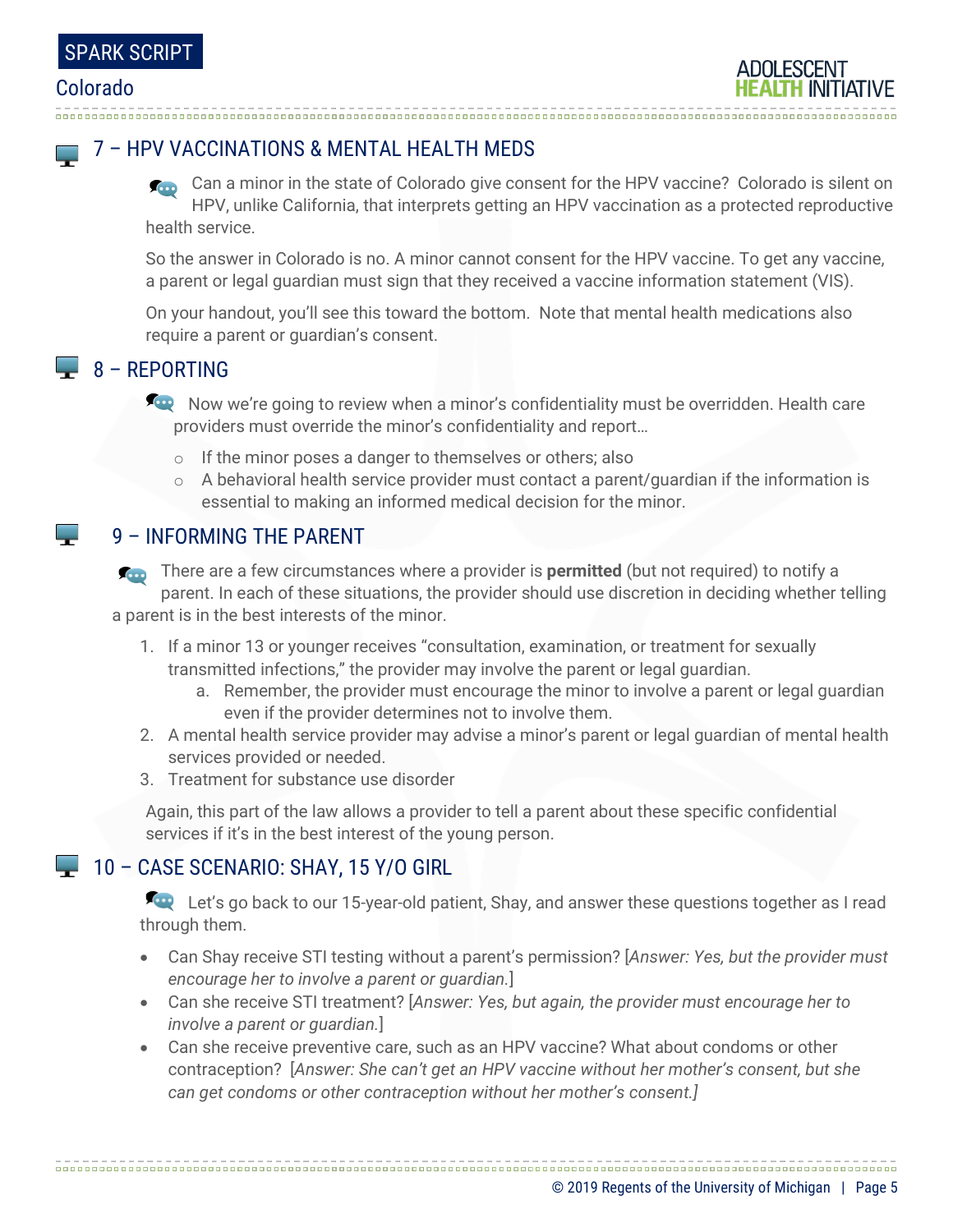### 11 – CASE SCENARIO: SHAY, 15 Y/O GIRL

Are there other ways that Shay's mother could find out that Shay received this service? While the provider must encourage Shay to involve her mother, Colorado law says that information regarding consultation, examination, or treatment for a STI provided to teens 14 and up may not be disclosed to a parent without the teen's consent.

So, If Shay's mother calls the clinic to ask if Shay received an STI test, can this information be released? [*Answer: No. There is special protection for this.]*

A final note about Shay. If she uses her mother's insurance, any health information may be disclosed in an explanation of benefits (EOB) form that could be sent to her parents. For maximum confidentiality, a minor may go to a provider that is able to provide services without billing insurance, like a Title Ten clinic. The Spark on Confidentiality Best Practices covers more strategies to ensure confidential services for minors.

### $\Box$  12 – ACCESSING RECORDS

**ID** In general, a minor's parent/legal guardian is authorized to access the minor's medical records.

However, a minor's confidentiality may be protected if:

- 1. The parent/guardian's consent was not required for the service. So, for any of the special confidential services we've discussed today, a health care provider or staff is allowed to protect a minor's confidentiality.
- 2. The parent/guardian consented to a confidential relationship between the minor and health care provider.
- 3. The health care provider believes the minor is being abused or neglected by the person requesting information or may be harmed by disclosure of information to that person.

# **Application** (1 minute)

### 13 – CASE SCENARIO: GIOVANNI, 17 Y/O BOY

Let's take a look at one last scenario. Giovanni is a 17-year-old boy who is struggling with a substance use disorder, but doesn't want to tell his parents.

**In August 20** Is Giovanni allowed to get outpatient counseling for substance use without a parent's consent?

Allow a moment for people to respond either silently to themselves or aloud.

The answer is yes. The provider is not required to notify Giovanni's parents, but may encourage Giovanni to tell his parents.

### $\Box$  14 – THANK YOU!

To keep this conversation going over the next month, I will share Sparklers, or quiz questions, about confidentiality. I'll post the Sparklers around the office in places that you all can easily see